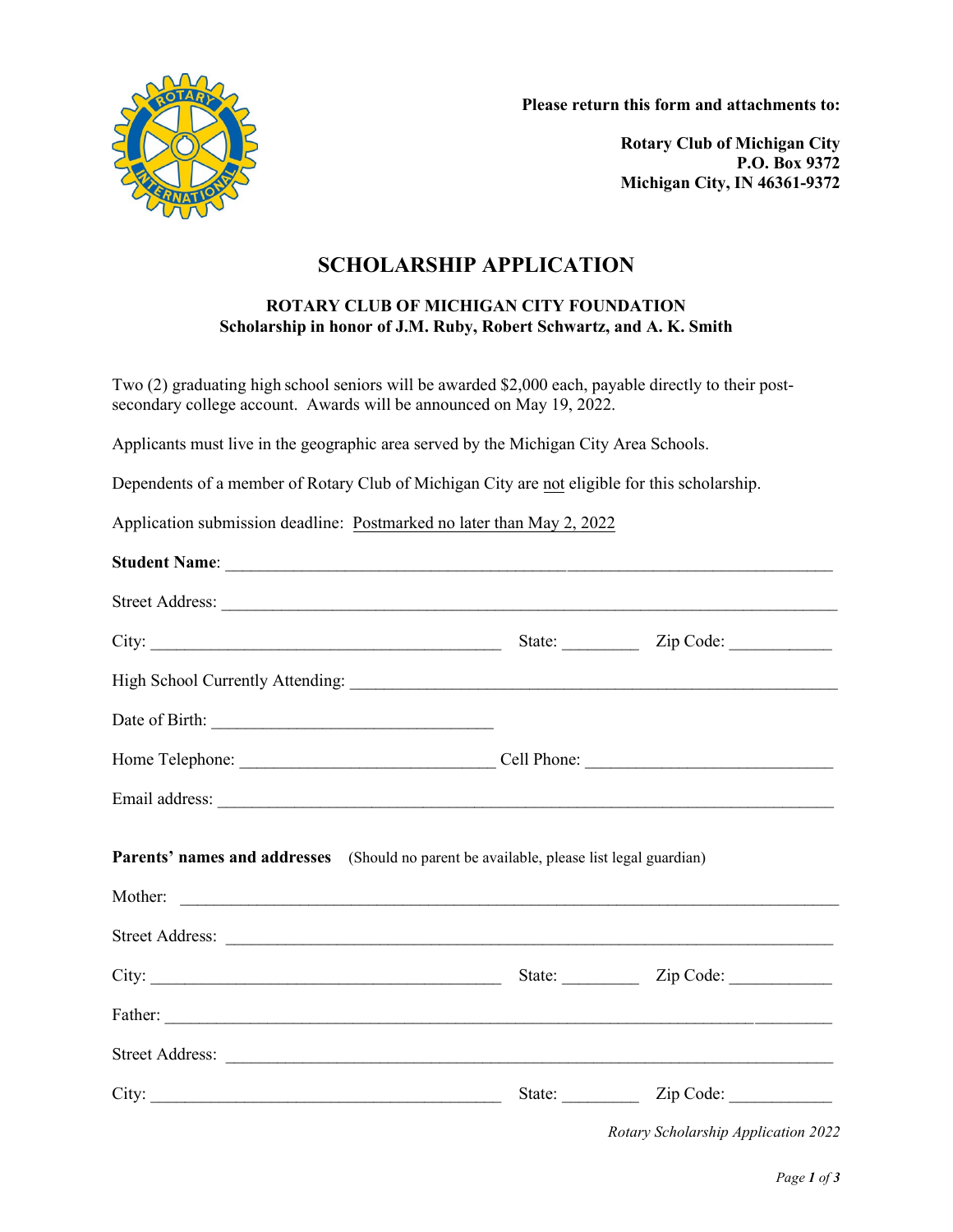### Student Applicant Instructions:

- 1) Attach your most recent high school transcript to this application for the purpose of verifying that you have at least a "C" average. Class rank **will not** be considered for this scholarship.
- 2) Attach separate pages with the written responses to **BOTH**, a. and b. below. Responses may be typewritten or hand-written (legible). Responses must be your own – not written by someone else.
	- a. Please write a brief autobiography, in no more than two (2) pages, describing:
		- Your academic strengths and challenges in high school
		- Work experience, paid or unpaid
		- **Principal interests and activities**
		- A statement of intent describing your college plan and proposed field of study
		- Where you see yourself in 5-10 years, location, what will you be doing, and how will you be contributing to your community
		- Note if you are applying to college as a 'first-generation' student (meaning your parents never attended college, not even one class or semester.)
	- b. The motto of Rotary Club is 'Service Above Self.' In one (1) page describe your service activities within the community, with family or others, and describe how your involvement may have impacted you, and touched and enriched the lives of others, especially those in need.
- 3) Student must sign below and return this application with attachments to: Rotary Club of Michigan City P.O. Box 9372 Michigan City, IN 46361-9372

 $\mathcal{L} = \frac{1}{2} \sum_{i=1}^{n} \frac{1}{2} \sum_{i=1}^{n} \frac{1}{2} \sum_{i=1}^{n} \frac{1}{2} \sum_{i=1}^{n} \frac{1}{2} \sum_{i=1}^{n} \frac{1}{2} \sum_{i=1}^{n} \frac{1}{2} \sum_{i=1}^{n} \frac{1}{2} \sum_{i=1}^{n} \frac{1}{2} \sum_{i=1}^{n} \frac{1}{2} \sum_{i=1}^{n} \frac{1}{2} \sum_{i=1}^{n} \frac{1}{2} \sum_{i=1}^{n} \frac{1}{2} \sum$ (Student Applicant - Print Name)

(Student Signature)

4) Two letters of recommendation are highly recommended. **Important** – Choose carefully a teacher, counselor, administrator, employer, or person in the community **who knows you and can relate one (1) personal story to differentiate you from others and demonstrate your 'Service above Self.'**

Provide each person a Rotary Recommendation Submission Form (see next page.) Recommendation letters must be postmarked no later than May 2, 2022 and mailed directly to Rotary.

Questions? Contact Rotarian Nicole Manning using the link on our website [mcrotary.org.](http://mcrotary.org/)

This Equal Opportunity Scholarship is offered by the Rotary Club of Michigan City Foundation, a not-for-profit 501c3 organization. No decision made in awarding this scholarship is based on race, color, religion, national origin, disability, age, sexual orientation, sex (including sexual harassment and pregnancy), or ancestry.

### **ROTARY CLUB OF MICHIGAN CITY FOUNDATION Scholarship in honor of J.M. Ruby, Robert Schwartz, and A. K. Smith**